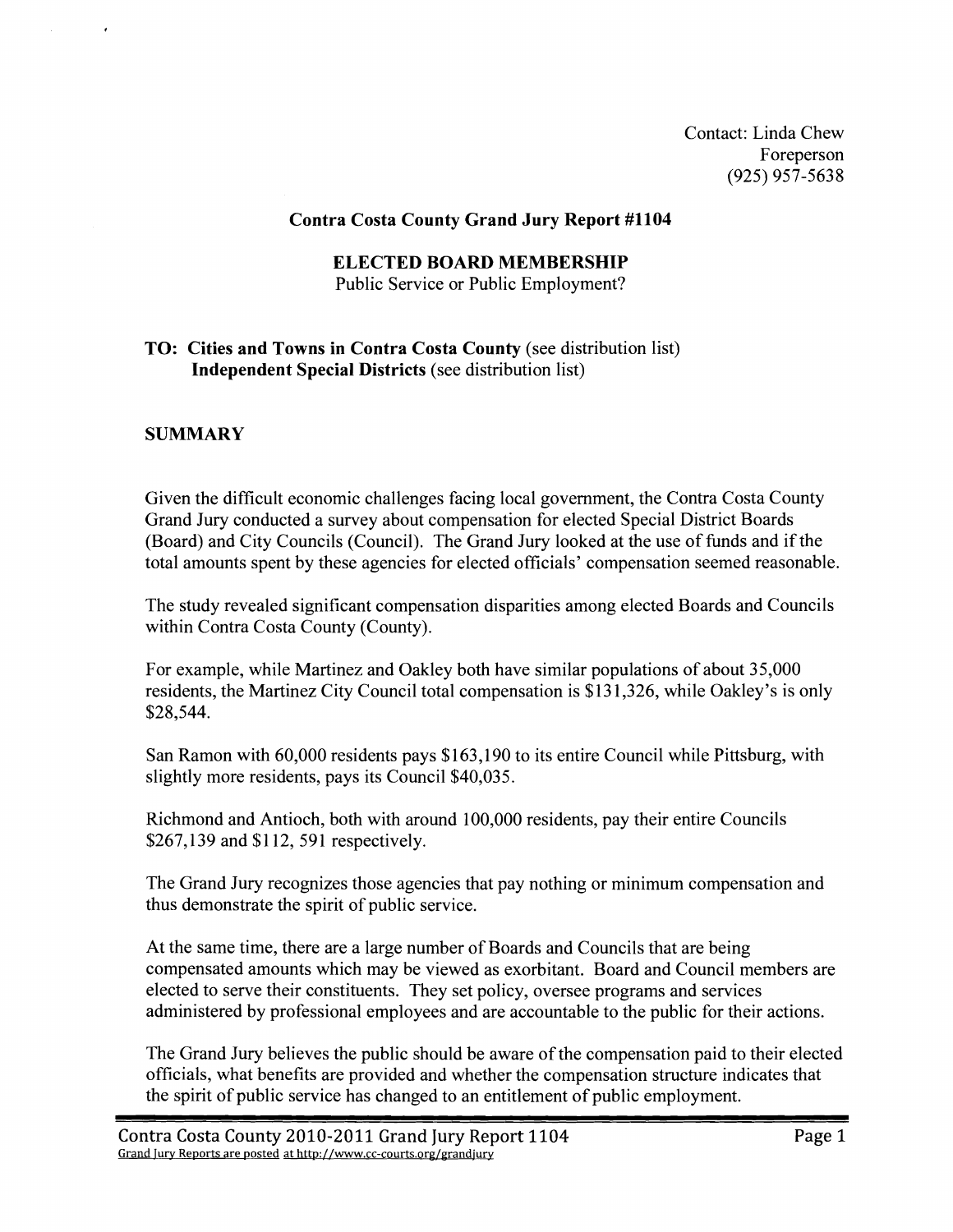# **BACKGROUND**

County residents are living in very difficult economic times, in which both public agencies and individuals have had to cut spending.

The Grand Jury surveyed all 19 cities in the County as well as the 27 largest independent special districts that have their own publicly elected Boards of Directors. Population information for the analysis was obtained from Local Agency Formation Commission reports. The survey collected data for Fiscal Years (FY) 2008-09 and 2009-10.

Information was requested for the following categories pertaining to annual expenditures for elected officials: salary and/or meeting fees, health care insurance costs, pension or deferred compensation, life insurance premiums, car allowance or mileage, cell phone and/or internet access and travel & conference costs.

## **The total amount spent county-wide in FY 2009-10 on compensation for the surveyed Boards and Councils was \$2,419,169.**

The following data is grouped by cities and special districts. Data reported are the total amounts for each Board or Council regardless of the number of elected members. All cities have five elected Council members with the exception of Richmond, which has seven. All special districts have five Board members except the Byron-Bethany Jrrigation District, which has nine, with two vacancies.

## **Cities**

- The average annual amount spent for each Council was \$77,895.
- Lafayette, Moraga and Orinda had minimal expenses for their elected leaders.  $\bullet$
- Eight cities compensate their elected leaders more than the average for all surveyed.  $\bullet$ These cities spent an average of \$136,145. Of that amount, 76.4% was paid for salary and/or meeting fees and health care benefits. See table below.
- Twelve cities pay for elected officials' pensions or other forms of retirement benefits.  $\bullet$
- Twelve cities pay for elected officials' health care insurance costs.  $\bullet$
- $\bullet$ Eight cities pay life insurance premiums for elected officials.
- Six cities pay for elected officials' cell phone or internet access.  $\bullet$

The following table summarizes the compensation data collected for the cities.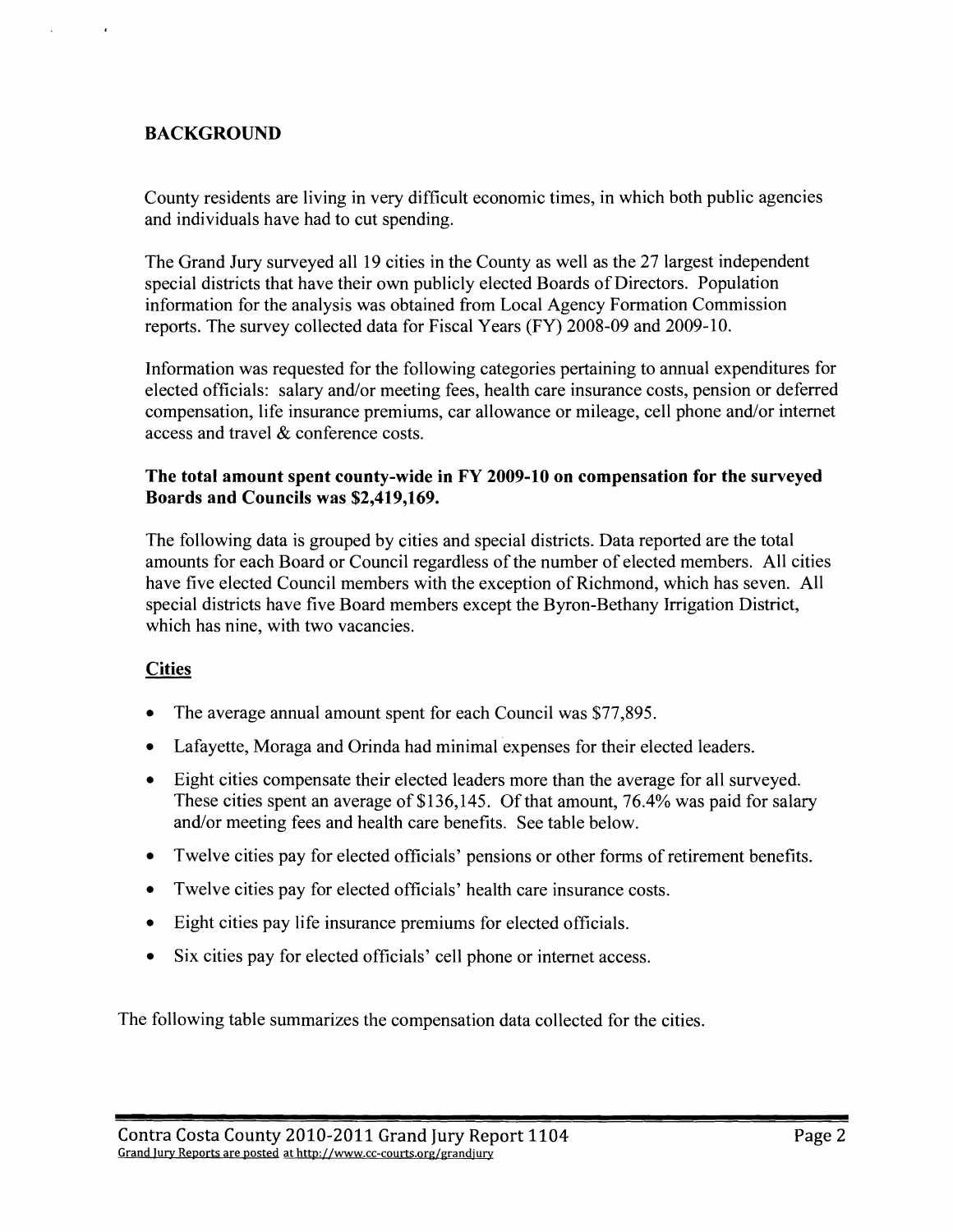|                             |            |             | <b>Salary</b><br>and/or<br><b>Meeting</b> | Health<br>Care<br><b>Insurance</b> | Pension &<br><b>Deferred</b> | Other        |
|-----------------------------|------------|-------------|-------------------------------------------|------------------------------------|------------------------------|--------------|
| <b>Cities</b>               | Population | Cost        | Fees                                      | <b>Costs</b>                       | Comp                         | <b>Costs</b> |
| City of Lafayette           | 24,500     | \$631       | \$0                                       | \$0                                | \$0                          | \$631        |
| Town of Moraga              | 16,800     | \$2,673     | \$0                                       | \$0                                | \$0                          | \$2,673      |
| City of Orinda              | 17,600     | \$2,801     | \$0                                       | \$0                                | \$0                          | \$2,801      |
| City of Oakley              | 34,000     | \$28,544    | \$27,924                                  | \$0                                | \$0                          | \$620        |
| City of Clayton             | 10,784     | \$29,590    | \$23,400                                  | \$0                                | \$4,640                      | \$1,550      |
| City of El Cerrito          | 23,596     | \$37,613    | \$26,710                                  | \$0                                | \$3,574                      | \$7,329      |
| City of Pittsburg           | 63,004     | \$40,035    | \$33,240                                  | \$5,220                            | \$0                          | \$1,575      |
| Town of Danville            | 42,601     | \$54,998    | \$40,064                                  | \$11,764                           | \$1,502                      | \$1,668      |
| City of Pinole              | 19,193     | \$59,965    | \$17,862                                  | \$41,396                           | \$0                          | \$707        |
| City of Walnut Creek        | 66,000     | \$61,798    | \$35,100                                  | \$0                                | \$16,086                     | \$10,612     |
| City of Pleasant Hill       | 33,377     | \$72,206    | \$37,950                                  | \$27,541                           | \$4,569                      | \$2,146      |
| City of Brentwood           | 50,614     | \$91,998    | \$34,155                                  | \$42,425                           | \$2,186                      | \$13,232     |
| City of Hercules            | 23,000     | \$93,691    | \$51,960                                  | \$34,141                           | \$5,059                      | \$2,531      |
| City of San Pablo           | 30,950     | \$100,961   | \$45,210                                  | \$37,906                           | \$6,555                      | \$11,290     |
| City of Antioch             | 100,150    | \$112,591   | \$53,746                                  | \$1,922                            | \$5,576                      | \$51,346     |
| City of Concord             | 124,780    | \$128,262   | \$74,580                                  | \$42,303                           | \$10,720                     | \$659        |
| City of Martinez            | 36,179     | \$131,326   | \$46,200                                  | \$71,416                           | \$9,697                      | \$4,012      |
| City of San Ramon           | 59,002     | \$163,190   | \$47,935                                  | \$59,768                           | \$12,457                     | \$43,030     |
| City of Richmond            | 102,186    | \$267,139   | \$152,130                                 | \$53,700                           | \$0                          | \$61,309     |
| <b>Total of 19 Cities</b>   |            | \$1,480,012 | \$748,166                                 | \$429,502                          | \$82,622                     | \$219,721    |
| <b>Average of 19 Cities</b> |            | \$77,895    | \$39,377                                  | \$22,605                           | \$4,349                      | \$11,564     |

## **Total Council Compensation Expense**

**Note:** Richmond has seven Council members; all other cities have five Council members

## **Special Districts**

 $\ddot{\phantom{1}}$ 

- The average annual amount spent for each Board was \$34,784.  $\bullet$
- Nine special districts paid their elected leaders from zero to less than \$100 in total. They  $\bullet$ are: Crockett Community Services District, Diablo Community Services District, Kensington Police Protection & Community Services District, Town of Knightsen Community Services District, Kensington Fire Protection District, Rodeo-Hercules Fire Protection District, Bethel Island Municipal Improvement District, Green Valley Recreation and Park District, and Moraga-Orinda Fire District.
- Eight special districts compensate their elected officials more than the average for all surveyed. These districts spent an average of \$99,089. Of that amount 87.7% was paid for salary and/or meeting fees and health care insurance costs. See the table below.
- Eight out of the nine most generous special districts are water or wastewater providers  $\bullet$ that pass on their costs to rate payers.
- Three special districts contribute to pension or other form of retirement benefits for one or more elected officials.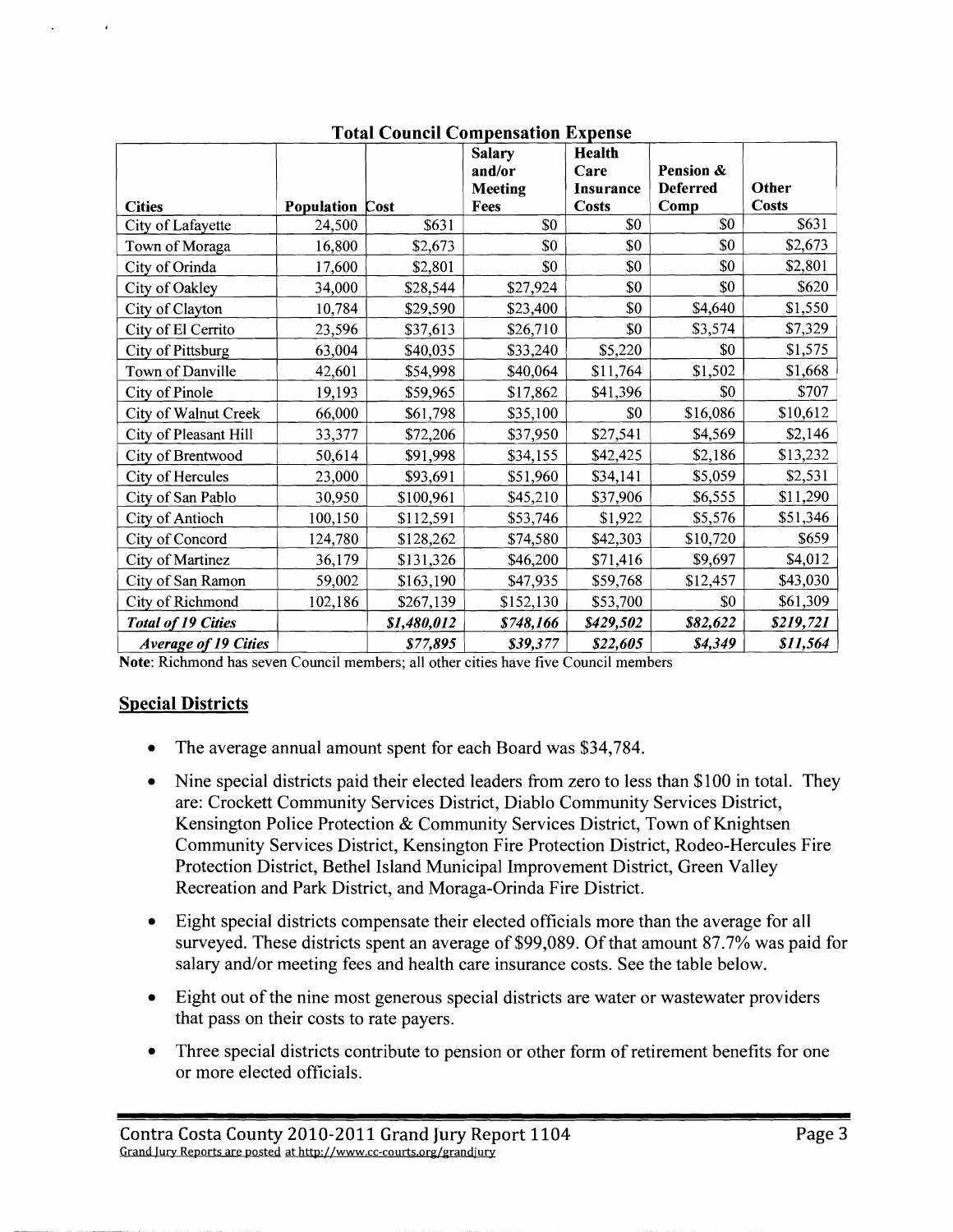- Nine special districts pay for health care insurance costs for one or more elected officials.  $\bullet$
- Four special districts pay life insurance premiums for one or more elected officials.  $\bullet$

 $\alpha$  .

 $\epsilon$ 

The following table summarizes the compensation data collected for the 27 special districts.

| <b>Special District</b>                     | Popu-<br>lation | <b>Total</b><br>Cost | Salary &<br><b>Meeting</b><br>Fees | <b>Health</b><br>Care<br>Insurance<br><b>Costs</b> | Pension  | Other<br><b>Costs</b> |
|---------------------------------------------|-----------------|----------------------|------------------------------------|----------------------------------------------------|----------|-----------------------|
| <b>Crockett Community Services District</b> | 3,500           | \$0                  | \$0                                | \$0                                                | \$0      | \$0                   |
| <b>Diablo Community Services District</b>   | 1,200           | \$0                  | \$0                                | \$0                                                | \$0      | \$0                   |
| Kensington Police Prot & Com. Serv. Dist.   | 5,000           | \$0                  | \$0                                | \$0                                                | \$0      | \$0                   |
| Knightsen Town Community Serv. Dist         | 1,500           | \$0                  | \$0                                | \$0                                                | \$0      | \$0                   |
| Kensington Fire Protection District         | 4,936           | \$0                  | \$0                                | \$0                                                | \$0      | \$0                   |
| Rodeo-Hercules Fire Protection District     | 30,000          | \$0                  | \$0                                | \$0                                                | \$0      | \$0                   |
| Bethel Island Municipal Improve District    | 3,000           | \$0                  | \$0                                | \$0                                                | \$0      | \$0                   |
| Green Valley Recreation and Park District   | 473             | \$0                  | \$0                                | \$0                                                | \$0      | \$0                   |
| Moraga-Orinda Fire District                 | 42,000          | \$50                 | \$0                                | \$0                                                | \$0      | \$50                  |
| <b>Byron Sanitary District</b>              | 995             | \$4,425              | \$4,425                            | \$0                                                | \$0      | \$0                   |
| Diablo Water District                       | 31,000          | \$7,365              | \$7,300                            | \$0                                                | \$0      | \$65                  |
| Ambrose Recreation and Park District        | 23,000          | \$7,858              | \$5,150                            | \$0                                                | \$0      | \$2,708               |
| Rodeo Sanitary District                     | 8,717           | \$8,975              | \$8,975                            | \$0                                                | \$0      | \$0                   |
| San Ramon Valley Fire Protection Dist       | 158,071         | \$12,331             | \$8,085                            | \$0                                                | \$0      | \$4,246               |
| Pleasant Hill Recreation and Park District  | 40,003          | \$15,226             | \$12,500                           | \$0                                                | \$0      | \$2,726               |
| West Contra Costa Healthcare District       | 201,196         | \$16,385             | \$8,200                            | \$4,188                                            | \$0      | \$3,997               |
| Los Medanos Comm. Healthcare District       | 81,953          | \$20,500             | \$20,500                           | \$0                                                | \$0      | \$0                   |
| Discovery Bay Community Services Dist       | 15,000          | \$22,661             | \$22,500                           | \$0                                                | \$0      | \$161                 |
| <b>Stege Sanitary District</b>              | 40,000          | \$30,670             | \$22,540                           | \$0                                                | \$0      | \$8,130               |
| Mt. View Sanitary District                  | 18,253          | \$41,283             | \$19,307                           | \$12,593                                           | \$0      | \$9,383               |
| Mt. Diablo Healthcare District              | 191,452         | \$42,498             | \$0                                | \$42,498                                           | \$0      | \$0                   |
| East Contra Costa Irrigation District       | 60,000          | \$76,227             | \$3,605                            | \$72,192                                           | \$0      | \$430                 |
| Ironhouse Sanitary District                 | 35,350          | \$94,070             | \$28,220                           | \$62,780                                           | \$2,051  | \$1,020               |
| Contra Costa Water District                 | 550,000         | \$99,826             | \$36,700                           | \$41,177                                           | \$0      | \$21,949              |
| <b>Byron-Bethany Irrigation District</b>    | 3,000           | \$105,380            | \$5,360                            | \$99,684                                           | \$0      | \$336                 |
| Central Contra Costa Sanitary District      | 451,900         | \$158,174            | \$52,156                           | \$90,435                                           | \$0      | \$15,583              |
| West County Wastewater District             | 124,398         | \$175,254            | \$93,934                           | \$44,277                                           | \$18,823 | \$18,220              |
| <b>Total of 27 Special Districts</b>        |                 | \$939,158            | \$359,457                          | \$469,823                                          | \$20,873 | \$89,005              |
| <b>Average of 27 Special Districts</b>      |                 | \$34,784             | \$13,313                           | \$17,401                                           | \$773    | \$3,296               |

## **Total Special District Board Compensation Expense**

Note: Byron-Bethany Irrigation District has nine Board members, of which two are vacant; all other special districts have five Board members.

Contra Costa Water District reported no pensions paid but has a provision in their retirement plan to pay a pension for Board members at age 62 after 10 years of service.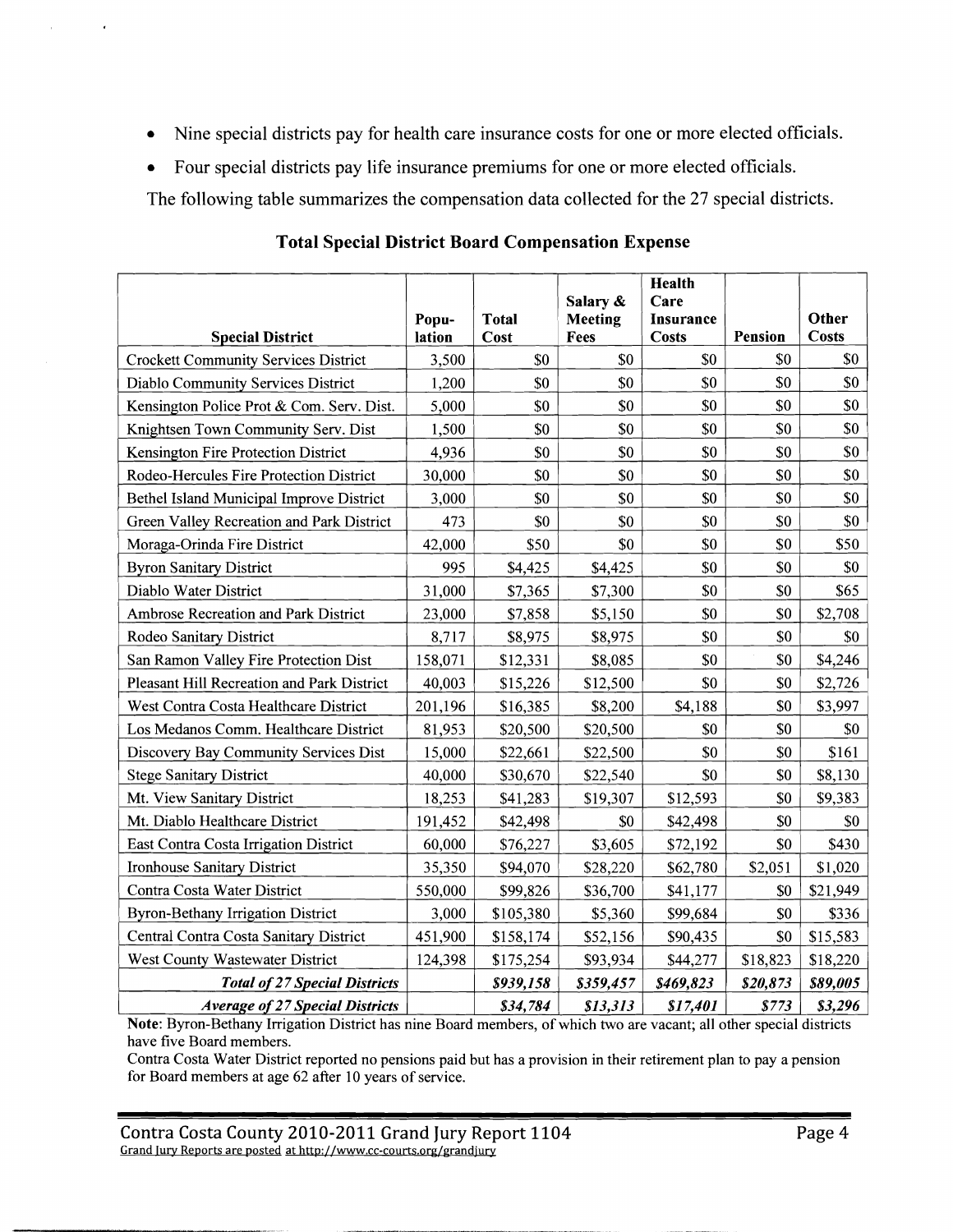Professional hll-time managers are hired to run each agency. Historically, elected officials have looked upon their work as public service for the betterment of the community. Agencies have provided their elected leaders with benefits. These include health care insurance, employer paid retirement benefits, life insurance premiums, payments for cell phone/internet access, and mileage reimbursement or car allowance.

The total dollar amounts are small in relation to agency overall budgets. However, services to the public are being reduced in most agencies which usually means staff reductions. Although service reductions have been implemented, governing boards have continued to enjoy the same level of benefits. They should demonstrate their leadership by eliminating or reducing benefits.

## **FINDINGS AND RECOMMENDATIONS**

#### **Each agency named needs to respond only for its own practices.**

**Finding** # **1:** Sixteen cities and eighteen special districts provide benefits to their elected leaders in some fashion. These benefits may include salary, meeting fees, health care insurance costs, pension or deferred compensation, life insurance premiums, cell phone usage, and internet connections.

**Recommendation #1:** All cities and special districts should conduct an annual public review of compensation provided to their respective elected Councils and Boards. This review should include such items as salary, meeting fees, health care insurance costs, pension/deferred compensation, life insurance premiums, cell phone usage, and internet connections. The public review should address whether or not changes in compensation are warranted.

**Finding** # **2:** Eight cities spend more than the county-wide average (\$39,377) for salary and meeting fees. They are: Antioch, Concord, Danville, Hercules, Martinez, Richmond, San Pablo and San Ramon.

**Recommendation #2:** These cities, as part of the annual review in Recommendation 1, should consider whether it would be appropriate to implement reductions of salary and meeting fee expenditures to bring them in line with other cities.

**Finding** # 3: Eight special districts spend more than the county-wide average (\$13,3 13) for salary and meeting fees. They are: Central Contra Costa Sanitary District, Contra Costa Water District, Discovery Bay Community Services District, Ironhouse Sanitary District, Los Medanos Community Healthcare District, Mt. View Sanitary District, Stege Sanitary District and West County Wastewater District.

**Recommendation #3:** These special districts, as part of the annual review in Recommendation 1, should consider whether it would be appropriate to implement a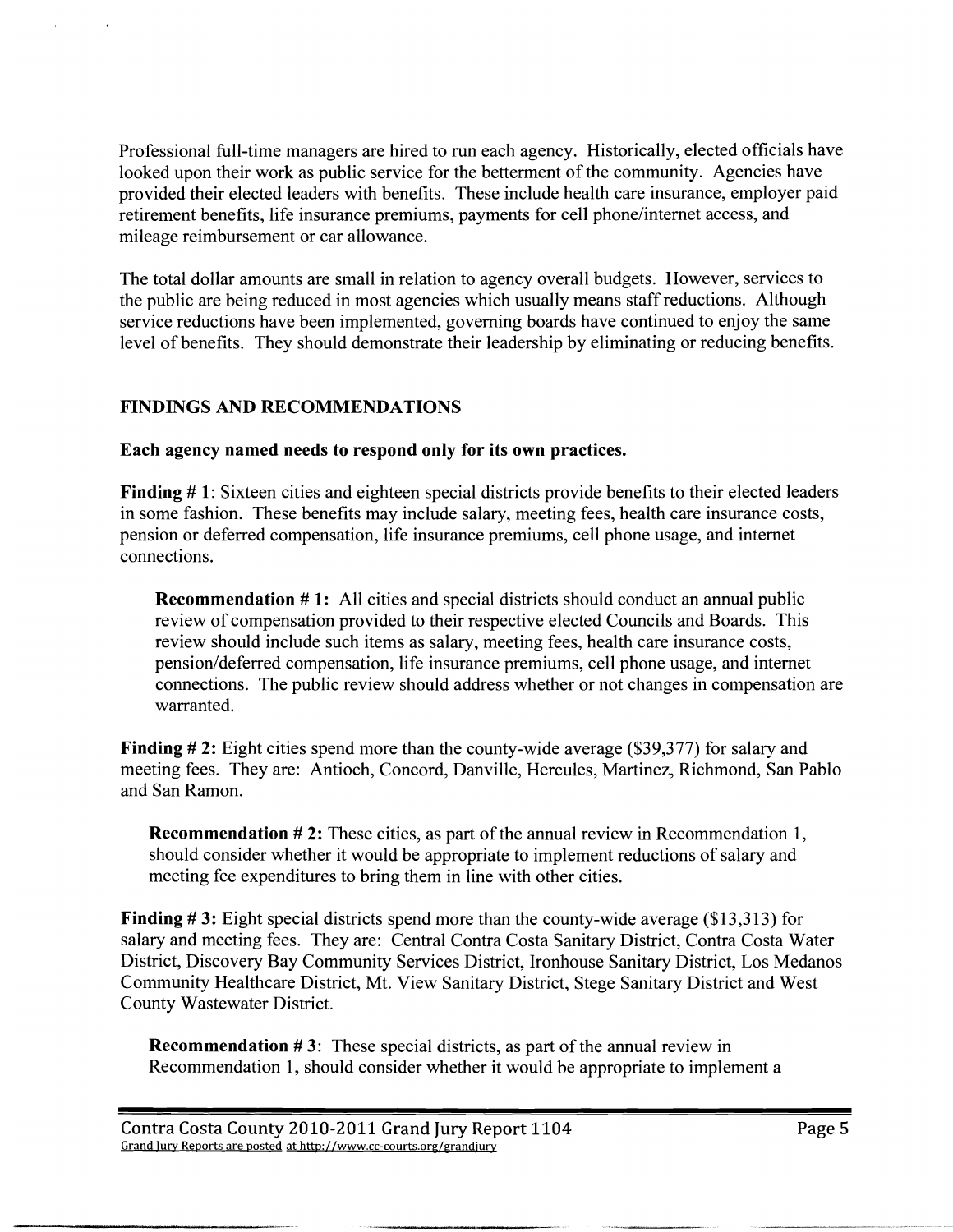reduction of salary and meeting fee expenditures to bring them in line with other special districts.

**Finding** # **4:** Health care benefits are provided to elected Board members by twelve cities and nine special districts.

**Recommendation #4:** The policy of paying health care insurance costs for Council and Board members should be reviewed to determine whether this practice is appropriate. The agencies following this practice are:

Cities: Antioch, Brentwood, Concord, Danville, Hercules, Martinez, Pinole, Pittsburg, Pleasant Hill, Richmond, San Pablo and San Ramon.

Special Districts: Byron-Bethany Irrigation District, Central Contra Costa Sanitary District, Contra Costa Water District, East Contra Costa Irrigation District, Ironhouse Sanitary District, Mt. Diablo Healthcare District, Mt. View Sanitary District, West Contra Costa Healthcare District and West County Wastewater District.

**Finding** # **5:** Pension benefits, with potential long-term financial implications for the agency, are provided to Council and Board members by twelve cities and three special districts.

**Recommendation** # **5:** The policy of paying pension or deferred compensation for Council and Board members should be reviewed to determine whether this practice is appropriate. The agencies following this practice are:

Cities: Antioch, Brentwood, Clayton, Concord, Danville, El Cerrito, Hercules, Martinez, Pleasant Hill, San Pablo, San Ramon and Walnut Creek.

Special Districts: Central Contra Costa Sanitary District, Ironhouse Sanitary District and West County Wastewater District.

#### **REQUIRED REXPONSES**

#### **Findings and Recommendations:**

| Cities and Towns     |                 |
|----------------------|-----------------|
| Antioch              | $1, 2, 4$ and 5 |
| <b>Brentwood</b>     | $1, 4$ and 5    |
| Clayton              | 1 and 5         |
| Concord              | $1, 2, 4$ and 5 |
| Danville             | $1, 2, 4$ and 5 |
| El Cerrito           | 1 and 5         |
| Hercules             | $1, 2, 4$ and 5 |
| Martinez             | $1, 2, 4$ and 5 |
| Oakley               |                 |
| Pinole               | 1 and 4         |
| Pittsburg            | 1 and 4         |
| <b>Pleasant Hill</b> | $1, 4$ and 5    |
| Richmond             | 1, 2 and 4      |
|                      |                 |

.-- -- .- - - ---- --

Contra Costa County 2010-2011 Grand Jury Report 1104 Page 6 Grand lury Reports are posted at **http://www.cc-courts.ore/grandiury**